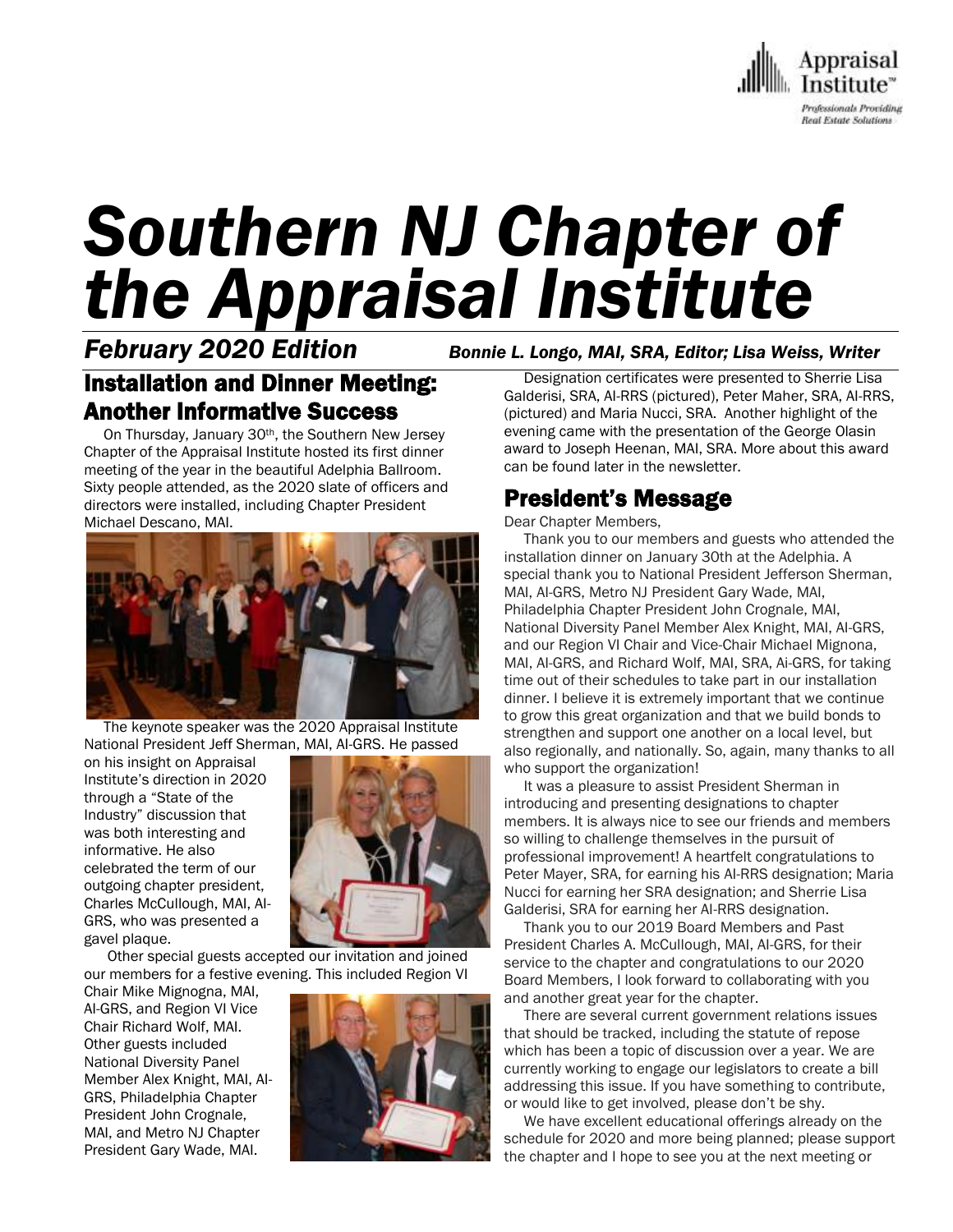

educational offering. If you have any suggestions or questions please feel free to contact me, our board members, or our Executive Director, Lisa Weiss.

 Finally, I would be remiss if I did not congratulate Lisa Weiss for being featured in the Mid-Atlantic Real Estate Journal (copied at end of newsletter!), and thank her for all of her efforts. They have NO IDEA how much of a rock star Lisa is, but I can say from experience, having been on the board and involved in the chapter over the past six years or so, we are grateful for her efforts and that she is part of our chapter. Thank you, Lisa Weiss, Executive Director; your efforts do not go unnoticed!

*Michael Descano, MAI, Chapter President*

#### Heenan Presented Olasin Award

 The George Olasin award is given to a member of the Southern New Jersey Chapter of the Appraisal Institute who has given years of dedicated service to the chapter and exhibited a high standard of ethics and professionalism in their appraisal practice. This award is named after George Olasin, 1962 Chapter President, who passed away in February 2011. The George Olasin award for 2019 was awarded to Joseph V. Heenan, MAI, SRA. This prestigious honor was recognized at the installation dinner, where he was presented with his plaque by 2020 National Appraisal Institute President Jeff Sherman, MAI, AI-GRS (pictured).

 Joseph V. Heenan, MAI, SRA, has been a full time practicing real estate appraiser since July 1979. Joe received the SRA designation from the Society of Real

Estate Appraisers in May of 1983, and he received the MAI designation in November of 2016. He became a State Certified General Real Estate Appraiser in 1992.

Joe received his



Bachelor of Business Administration in Finance from Stetson University (Deland, Florida) in May of 1978. He is also a licensed New Jersey Real Estate Sales Professional and holds an active New Jersey Tax Assessor Certificate. He has also been an active real estate developer developing condominiums, rehabbing multifamily properties and creating minor subdivisions in Ocean City, New Jersey and has also owned multi-unit buildings and managed real estate with his family.

 Currently, he is the supervising appraiser for the State of New Jersey Department of Environmental Protection, Bureau of Tidelands Management. Joe has for the last five years been the supervising appraiser for eminent domain projects for Superstorm Sandy related projects for the Division of Law. He is directly involved in the supervision of all outside appraisers and review appraisers in the Beach

Replenishment/ Eminent Domain Project and other projects in New Jersey. Additionally, he supervises the appraisers for Tidelands related matters in New Jersey for the Department of Environmental Protection.

 Joe also maintains a small boutique valuation firm known as Garden State Valuation and Consulting Services, LLC, in Ocean City, New Jersey. He is past President of the Southern New Jersey Chapter of the Appraisal Institute having served in 1993 and has served in various officer and director positions within the former Chapter 26 of the Society of Real Estate Appraisers and the Southern New Jersey Chapter of the Appraisal Institute. Joe resides in Ocean City and has a daughter who is a graduate of Saint Joseph's University in 2017 and is an accountant/financial planner in Havertown, Pennsylvania. He also has a son who graduated from Stockton University in 2019 and is presently working to become a licensed real estate appraiser in New Jersey.

Past Olasin Award Recipients George Olasin, MAI, SRA Ed Bligh, MAI, SRA Allen Black, MAI, SRA Michael D. Jones, MAI Richard Sheldon, MAI, SRA E. Guy Elzey, Jr. SRA Norman C. LeGore, MAI, SRA Robert Sapio, MAI, SRA Henry Herskowitz, MAI, SRA A. Craig Black, SRA Alvin Rosen, SRA Tim Sheehan, MAI, SRA Howard Rosen **Pat Conover, MAI** 

#### Congratulations Maria Nucci, SRA

 Effective December 13th, Maria Nucci earned her SRA designation. She was presented her certificate at the January Installation Dinner.

 Maria Nucci, SRA, is a New Jersey certified residential appraiser. She began her real estate career as a sales agent in Ocean County, NJ in 2007. After a short time, she decided that appraising real estate was a better choice. Maria applied for an appraiser trainee permit in 2012 and worked



her way to certified residential by 2017. During her journey, Maria was sidetracked by Hurricane Sandy as well as the new criteria set forth by the Appraisal Qualifications Board for which mandated that certified residential appraisers have a bachelors degree.

 In 2013, Maria and her family moved from the shore to West Deptford, NJ where she now resides. She enrolled as a full-time student at Rowan College at

Gloucester. Maria then transferred to Rowan University where she completed a Bachelor of the Arts Degree in Liberal Studies and graduated summa cum laude in December 2016. She received her NJ residential certification in October 2017 and opened her own business, South Jersey Appraisal Associates, LLC.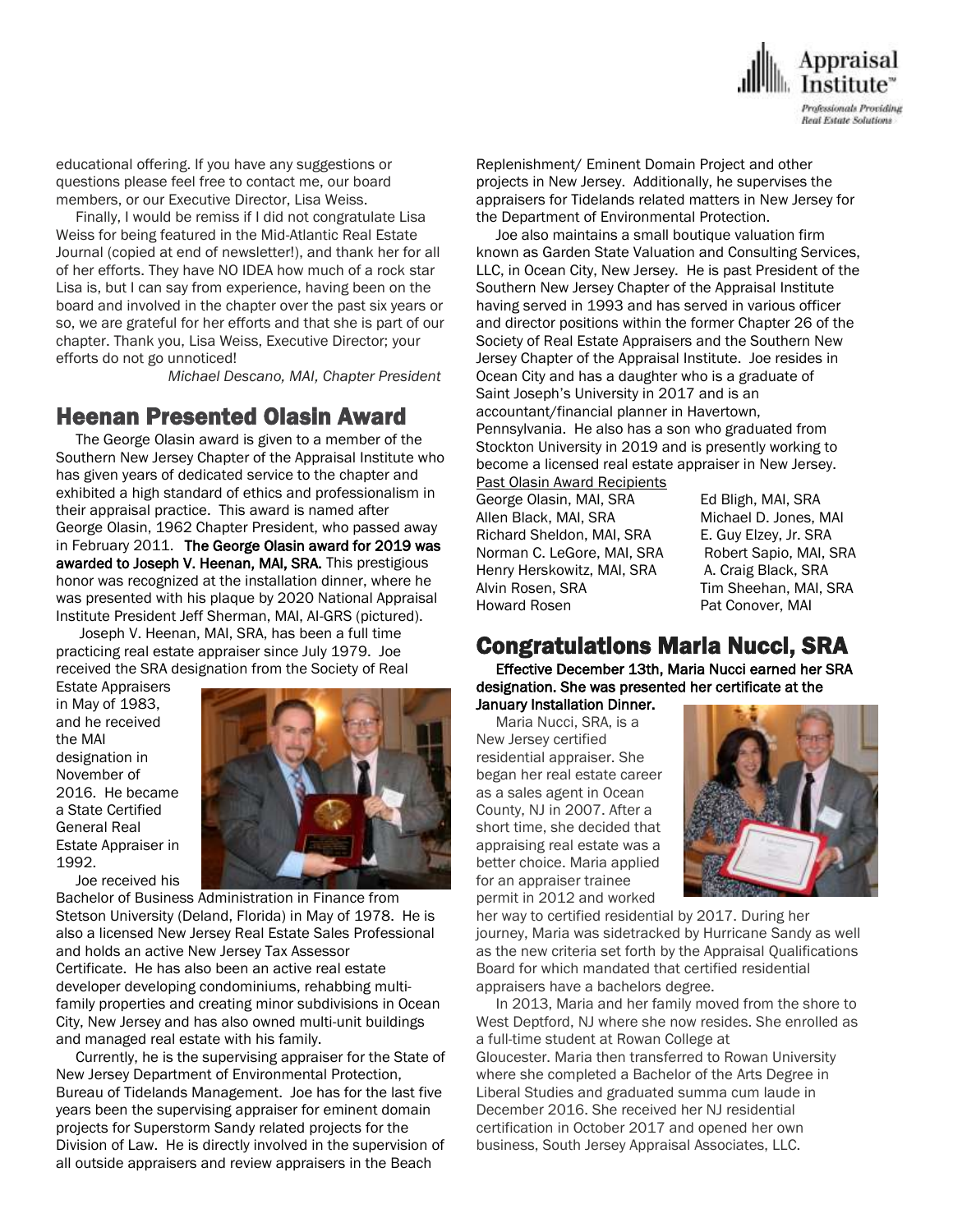

 Maria joined the Southern NJ Chapter of the Appraisal Institute in August 2018 as a Candidate for Designation. Since then, she worked on her SRA designation which includes Professional Development in the Valuation of Sustainable Buildings: Residential and is listed on the Residential Registry. Maria enjoys the challenges of appraising residential properties with solar features.

 Maria looks forward to serving the Southern NJ Chapter beginning in January 2020 as a member of the Board of Directors. She would like to serve the Chapter because joining the Chapter brought her career to another level.

 Maria is grateful for the kindness and professionalism of the AI members she met who guided her on the SRA path, especially Ed Molinari. Ed mentored and encouraged her to join AI to become an SRA. He is continually available for consultation on complex projects or to answer any questions relating to appraisal learning to report writing. Thank you, Ed!

CONGRATULATIONS, MARIA NUCCI, SRA!

. . . . . . . . . . . . . . . .

#### SNJAI UPCOMING EVENTS

[Visit](http://www.myappraisalinstitute.org/education/southernNewJersey) our website for registration links[: www.ai-snj.org](http://www.ai-snj.org/) 

#### 2020 DATES: Register now!

 $\ddot{\phantom{0}}$ 

March 16: USPAP 7 hour Update, SJ Tech Center, Rowan University, Mullica Hill

March 19: Business Practices & Ethics, SJ Tech Center, Rowan University, Mullica Hill

April 27-29: Review Theory - Residential, SJ Tech Center, Rowan University, Mullica Hill

May 13: Appraisal of Manufactured Homes Featuring

 Next-Generation Manufactured Homes, SJ Tech Center, Rowan University, Mullica Hill

2020 SAVE THE DATE: Watch for more information!

June 8: 16<sup>th</sup> Annual Seminars at the Shore, Golden Nugget, Atlantic City

September 24: 24<sup>th</sup> Annual September Symposium, Golden Nugget, Atlantic City

If you have classes/seminars/speaks suggestions, please contact Lisa --- we want to offer what you need!

#### Future Dinner Meeting Note…

.......................

We have been charging \$30 per person for dinner meetings (\$35 for installation) for at least 16 years. I think you all would concur that you cannot go anywhere and have a meal for the same price you paid in 2004. Facility prices have gone up recently due to the minimum wage increase, and we need to soften the blow to the chapter. We will be raising dinner meeting prices to \$40, starting in April. The board truly believes this is still a ridiculous bargain: good meal & drinks, CE credits, and good conversation for \$40 --- it's a STEAL! (…and it's still the most affordable CE around…even on-line!)

#### AI Featured Education: Manufactured Homes: On the Rise in Today's Housing Market

Did you know? 22 million people lived in manufactured homes in the United States in 2017. From 2013 to 2017, manufactured homes shipments increased over 50% and continues to grow. Stay ahead of this growing market



trend, learn how the HUD code applies and attain the specific knowledge to help appraise these homes. Register for our May 13th offering:

[https://ai.appraisalinstitute.org/eweb/DynamicPage.aspx?](https://ai.appraisalinstitute.org/eweb/DynamicPage.aspx?webcode=EventInfo&Reg_evt_key=1D5EFE4B-14EC-4D66-BBA4-D7A41D9395B1) [webcode=EventInfo&Reg\\_evt\\_key=1D5EFE4B-14EC-4D66-](https://ai.appraisalinstitute.org/eweb/DynamicPage.aspx?webcode=EventInfo&Reg_evt_key=1D5EFE4B-14EC-4D66-BBA4-D7A41D9395B1) [BBA4-D7A41D9395B1](https://ai.appraisalinstitute.org/eweb/DynamicPage.aspx?webcode=EventInfo&Reg_evt_key=1D5EFE4B-14EC-4D66-BBA4-D7A41D9395B1)

## Southern NJ Chapter 2019 Education Scholarship

 In 2015 and 2016, Southern NJ Chapter President Edward Molinari, SRA, requested that the money usually designated for a thank you gift for serving as chapter president go towards helping a chapter member to further their education. Mr. Molinari, an instructor and member of the Appraisal Institute National Education Committee, believed in the importance of quality education as well as earning an Appraisal Institute designation.

 In 2017, the SNJAI Board of Directors decided to celebrate the spirit that Ed Molinari created to help our members gain more knowledge and continue to fund this scholarship. Members could apply for this scholarship by submitting the scholarship application and a written request summarizing their professional goals and experience. The scholarship winners were announced at the installation dinner:

- Jessica Klauder of Molinari & Associates, who is a candidate for designation. She recently earned her general certification and is continuing towards her MAI designation.
- Kevin Rell of McHale & Associates, who is a practicing affiliate currently working towards his certification as a General Appraiser.

Congratulations to both scholarship recipients!

#### Comprehensive Exam Prep

Gary DeWeese, MAI, an instructor for the Appraisal Inst. for more than 20 years, is offering Comp Exam prep material. The cost is \$300 for the Income, \$150 for the Sales, \$150 for the Cost/HBU and \$150 for the General module material. If you purchase the first 3 modules, the General module material is free. The material is based on multiple choice type problems with detailed solutions illustrated.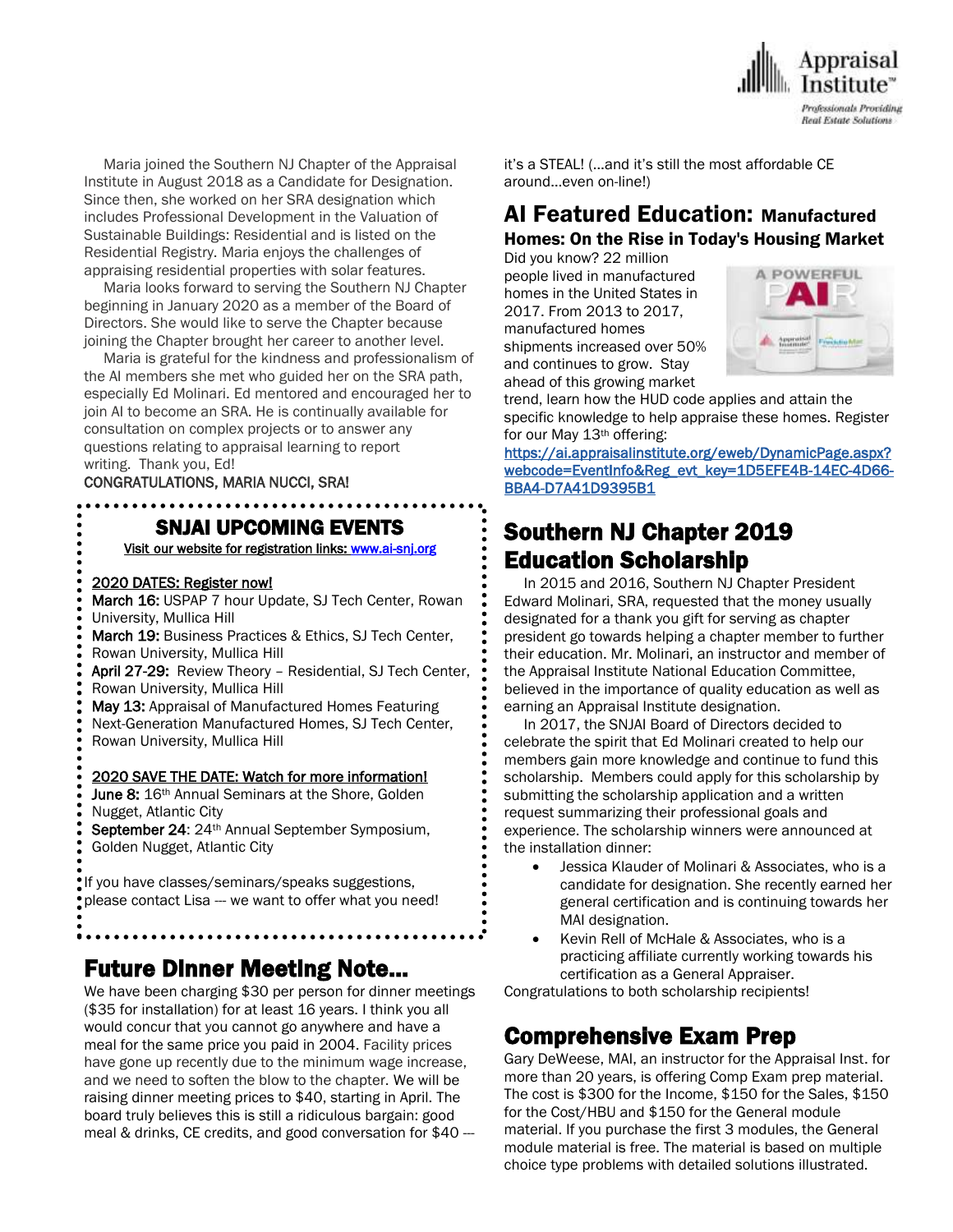

The material is electronically delivered the same day as ordered. For more about the material, read student reviews & learn how to order, visit www.garydeweese.com or contact garydeweese@comcast.net or 925-216-8751. *Materials were developed by Gary DeWeese and are not sponsored or endorsed by the Appraisal Inst.*



A special THANK YOU to Charles McCullough, MAI, AI-GRS, for serving the chapter as 2019 President! We appreciate the service and leadership you provided!

#### [A Decade of Home Building: The Long](https://nahbnow.com/2020/01/home-building-in-the-2010s-the-long-recovery-and-what-lies-ahead/)  [Recovery of the 2010s](https://nahbnow.com/2020/01/home-building-in-the-2010s-the-long-recovery-and-what-lies-ahead/) [www.nahbnow.com](http://www.nahbnow.com/)

 The 2010s was by far the lowest decade of single-family production in the last 60 years. During this 10-year period, single-family home construction totaled just 6.8 million units. By comparison, single-family starts ranged from 9.3 million units in the 1960s to 12.3 million in the 2000s.

 The lower amount of single-family home construction in the 2010s is even more striking when considering that the population of the U.S. has continued to increase over time.

Why were the 2010s different? While reduced demand in the aftermath of the Great Recession had a large role in holding back home building — particularly in the first half of the decade — the primary causes that contributed to the relative construction weakness over the last 10 years were due to supply-side headwinds and declining housing affordability.

 Specifically, builders have been dealing with a chronic lack of skilled workers (there were more than 300,000 open positions in the construction sector in October 2019); a shortage of buildable lots; onerous regulations; tariffs on lumber and other key building materials; and slow growth in acquisition, development and construction lending that has failed to keep pace with demand.

 The lack of supply has driven up home prices and compounded affordability challenges. The problem is most acute in the entry-level market: Demand is strong, but the cost of construction has risen so significantly that it is not

economically feasible for most builders to construct housing that an average-income household can afford.

What are the solutions? To help builders boost housing production, local governments need to:

- Roll back exclusionary zoning requirements that result in lower housing density;
- Reduce costly impact fees associated with land development and housing construction;
- Allow small lots, small homes and accessory dwelling units;
- Rebuild the industry's infrastructure the labor force and the reliable sources of lending and building materials; and
- Expedite approvals for affordable projects.

What's the outlook for the 2020s? There is little doubt that the next generation will experience more single-family construction than the 2010s, as Gen X reaches its peak earning years and millennials increasingly seek out singlefamily homes for purchase. Policymakers also recognize the magnitude of the affordability problem, as demonstrated by President Trump's executive order on housing affordability and Democratic contenders talking housing in the presidential debates.

 Proposals include expanding the Low-Income Housing Tax Credit to improve affordable rental housing access, improving land use and zoning decisions to increase housing supply, and offering workforce development resources to provide jobs and training. Comprehensive housing finance reform, including the future of Fannie Mae and Freddie Mac, will also occur during the 2020s, leading many experts to expect slow and steady progress in the decade ahead.

#### Are you on Facebook? We have a chapter page: "like" us: Southern NJ Chapter - Appraisal Institute



#### News From National …

[Online Education:](http://www.mmsend50.com/ls.cfm?r=99596491&sid=8974475&m=957997&u=Appraise&s=http://www.appraisalinstitute.org/online) Learn at your own pace anytime,



anywhere. Top-notch Appraisal Institute courses and seminars come straight to your desktop with online education! Learn from any computer anywhere, whenever you have time. It's easy, convenient and a great way to get the education you want. Check out the

current course listing now:

[https://ai.appraisalinstitute.org/nfai2test/eweb/DynamicP](https://ai.appraisalinstitute.org/nfai2test/eweb/DynamicPage.aspx?webcode=AIEducationSearch) [age.aspx?webcode=AIEducationSearch](https://ai.appraisalinstitute.org/nfai2test/eweb/DynamicPage.aspx?webcode=AIEducationSearch) 

#### Uniform Standards of Professional Appraisal Practice

(USPAP) USPAP class participants need to purchase & bring to class their own copies of this book from the Appraisal Foundation. The USPAP document is not part of the course materials provided by the Appraisal Institute.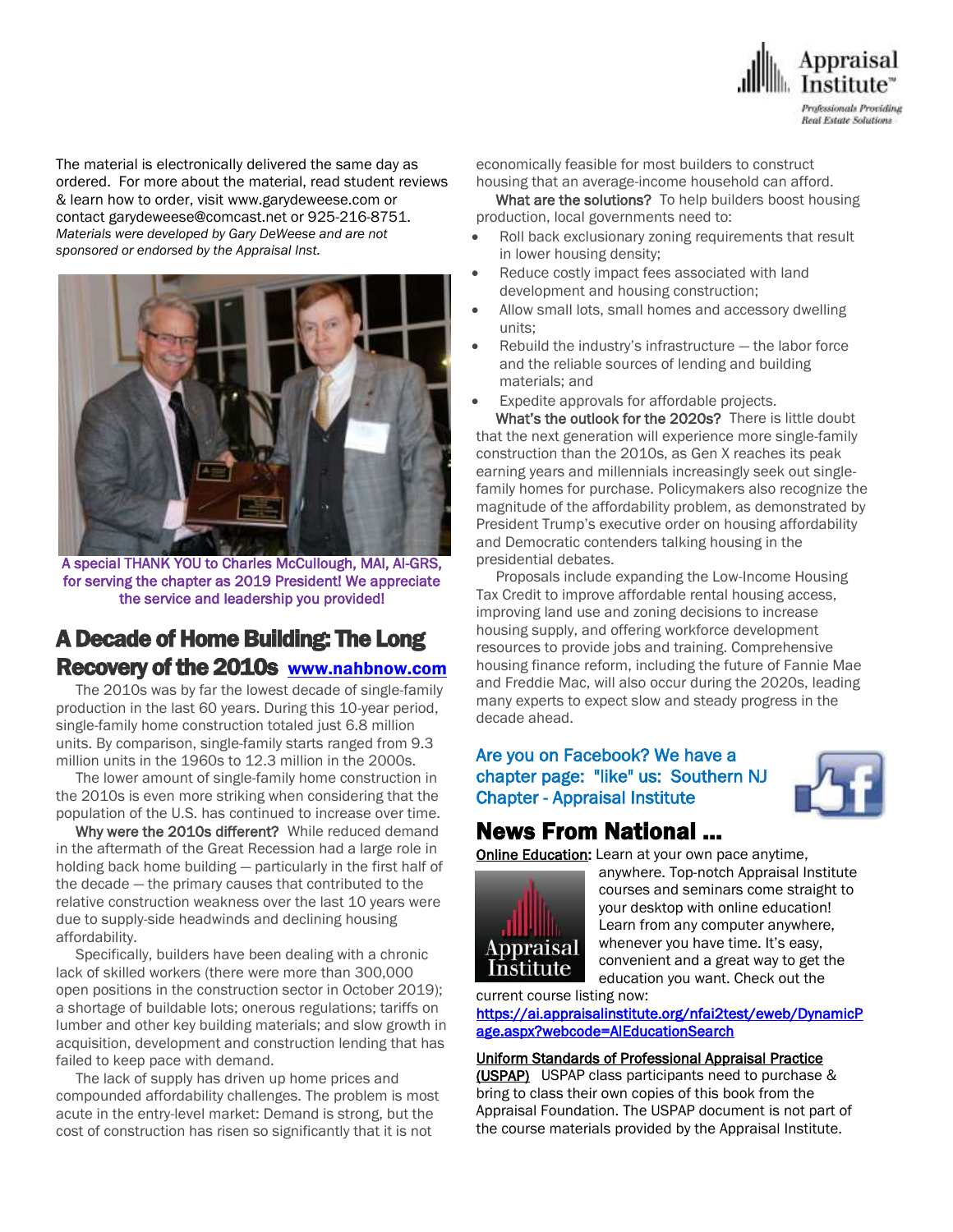

Scholarships The Appraisal Institute Education & Relief Foundation offers [scholarships.](http://send.appraisalinstitute.org/link.cfm?r=TyxXOooBFM-9kcaVyjABIA~~&pe=k_y06NsR9-tB3atEDYdXWLTTqBM_H3aeIPclU_7mx0sd29sU_T_sOiJTIa3747wAJXWGK_wLmsw-M82swC-Ijw~~&t=jouIQRRPlOfDkLqJe5AmNA~~). Scholarships are for courses (not exams or Capstone) and do not apply to those retaking a course. If a Candidate needs emergency assistance due to a natural disaster, medical emergency, etc., apply for assistance through the Appraisal Institute Education & Relief Foundation

#### Mortgage Rates Fall

#### [www.freddiemac.gcs-web.com](http://www.freddiemac.gcs-web.com/)

On Feb. 6, [Freddie Mac](http://www.freddiemac.com/) released the results of its [Primary Mortgage Market Survey](http://www.freddiemac.com/pmms/index.html?intcmp=CWS-HP)<sup>®</sup> (PMMS<sup>®</sup>), showing that the 30-year fixed-rate was the lowest in three years.

 "As rates fell for the third consecutive week, markets staged a rebound with increases in manufacturing and service sector activity," said Sam Khater, Freddie Mac's Chief Economist. "The combination of very low mortgage rates, a strong economy and more positive financial market sentiment all point to home purchase demand continuing to rise over the next few months." **News Facts**

#### [30-year fixed-rate mortgage](http://www.freddiemac.com/pmms/pmms_archives.html) averaged 3.45 percent with an average 0.7 point for the week ending February 6, 2020, down from last week when it averaged 3.51 percent. A year ago at this time, the 30-year FRM averaged 4.41 percent.

- [15-year fixed-rate mortgage](http://www.freddiemac.com/pmms/pmms_archives.html) averaged 2.97 percent with an average 0.7 point, down from last week when it averaged 3.00 percent. A year ago at this time, the 15-year FRM averaged 3.84 percent.
- [5-year Treasury-indexed hybrid adjustable-rate](http://www.freddiemac.com/pmms/pmms_archives.html?_ga=2.26005241.510564129.1581535587-1027260398.1581535587) [mortgage](http://www.freddiemac.com/pmms/pmms_archives.html?_ga=2.26005241.510564129.1581535587-1027260398.1581535587) (ARM) averaged 3.32 percent with an average 0.2 point, up from last week when it averaged 3.24 percent. A year ago at this time, the 5-year ARM averaged 3.91 percent.

# NJ Appraiser Board

Please remember to regularly check the NJ State Board of Real Estate Appraiser's website for any changes. Link: <https://www.njconsumeraffairs.gov/rea/Pages/default.aspx>

## National Statistics and Trends Can Augment Local Multifamily Appraisals: The Appraisal Journal

 Opinions of value can recognize both local and national indicators when appraisers value multifamily rental properties, according to an article published January in The Appraisal Journal.

 The Appraisal Journal is the quarterly technical and academic publication of the Appraisal Institute, the nation's largest professional association of real estate appraisers. The materials presented in the publication represent the opinions and views of the authors and not necessarily those of the Appraisal Institute.

 "Challenges with Appraising in the Secondary/Tertiary Multifamily Rental Market," by William J. Kimball, MAI, demonstrates how national indicators and statistical data from the internet can be analyzed and used to augment typical local market analysis. Read "Challenges with [Appraising in the Secondary/Tertiary Multifamily Rental](https://u7061146.ct.sendgrid.net/wf/click?upn=84Em28S1K9SvtzcUtu04EoWk-2BNqMsLoZe3YUJkw4lo0ynrpCVbpYcrUhqXWuGp3nv7aDlAzwMs-2BDntepj3SsTl-2FBBJ72xb-2BvzFIA4CDHtxk-3D_YRPfbc9BSCpXKTgdcsJ3-2BdZ9g32aJO-2Biq53XIHTGXdPSCWuUi9-2BY6YFy98ZD0OCM91-2B1BhN0lDKy6saJ-2FIaXt1W1ju27t0nAbEQ7uqog-2BIi5t0puBbJ4XOvbRjh8cMa7-2BDq8ZC3QDY5p0KJH-2BNXM0HXDGmw61pj8gJf4ufpKb4xz-2FfjQ8h72o2JGYMx3whpNc01RB1dCaiLmMbe0QQ7B14BUTy7UuWDyR37BBq8xJ-2B6zUrb03rlqdmUc9StjBdxnENLg8cgDrcy-2Bpxrdja-2BWzU153Jjk0xvRLnSutLSn-2BgoqJBHfJ80JhsrIoGucTmOSl-2BUByGKAyq8-2F3cFsc4IpNcNGLi70jaE6qoRiG49FqRI-3D)  [Market](https://u7061146.ct.sendgrid.net/wf/click?upn=84Em28S1K9SvtzcUtu04EoWk-2BNqMsLoZe3YUJkw4lo0ynrpCVbpYcrUhqXWuGp3nv7aDlAzwMs-2BDntepj3SsTl-2FBBJ72xb-2BvzFIA4CDHtxk-3D_YRPfbc9BSCpXKTgdcsJ3-2BdZ9g32aJO-2Biq53XIHTGXdPSCWuUi9-2BY6YFy98ZD0OCM91-2B1BhN0lDKy6saJ-2FIaXt1W1ju27t0nAbEQ7uqog-2BIi5t0puBbJ4XOvbRjh8cMa7-2BDq8ZC3QDY5p0KJH-2BNXM0HXDGmw61pj8gJf4ufpKb4xz-2FfjQ8h72o2JGYMx3whpNc01RB1dCaiLmMbe0QQ7B14BUTy7UuWDyR37BBq8xJ-2B6zUrb03rlqdmUc9StjBdxnENLg8cgDrcy-2Bpxrdja-2BWzU153Jjk0xvRLnSutLSn-2BgoqJBHfJ80JhsrIoGucTmOSl-2BUByGKAyq8-2F3cFsc4IpNcNGLi70jaE6qoRiG49FqRI-3D)" in the Fall 2019 issue of The Appraisal Journal.

### Appraisers are Valuable Resource in Property Tax Appeals

 When appealing their property taxes – which can be among their largest annual expenses – homeowners should consider hiring an experienced local appraiser who can help navigate the process, the nation's largest professional association of real estate appraisers said in a recent press release.

 "Homeowners should know that when errors are made in how local governments calculate a homeowner's property tax bill, they can appeal the assessment," said Appraisal Institute President Jefferson L. Sherman, MAI, AI-GRS. "It's important to choose an appraiser who conforms to a strict code of ethics, such as one governing the actions of Appraisal Institute Designated Members."

 Sometimes the assessor's value is higher than market value, while in other cases the assessor's value is lower than the market value, Sherman said. Additionally, it's possible for assessments to be based on flawed information, such as incorrect square footage or the number of bedrooms or bathrooms, or even location, he said.

 He added that in a perfect world, the assessed value of a particular property would match market value if that is the regulatory intent of the jurisdiction's property assessment law. But assessors can't look at each property individually every year as an appraiser might for mortgage financing, employee relocation or other single-property appraisal assignments.

 Sherman also noted that tax assessors – who typically are elected officials – have no motivation to intentionally inflate assessed values and therefore property taxes.

 Sherman advised that when homeowners consider a property tax appeal, they should be prepared with all the necessary information. Many appraisers collaborate with property tax consultants and attorneys who specialize in tax appeal matters, which could provide the best opportunity for a property owner to increase the chances of a successful tax appeal. Qualified appraisers can help homeowners who choose to appeal their property tax assessments, he said.

 "Homeowners should consider having an independent appraisal prepared and then present the appraisal report to the assessor because appraisers – such as Designated Members of the Appraisal Institute – are to act in an independent, objective and impartial manner, and advocate only for their expertly developed value opinions," Sherman said.